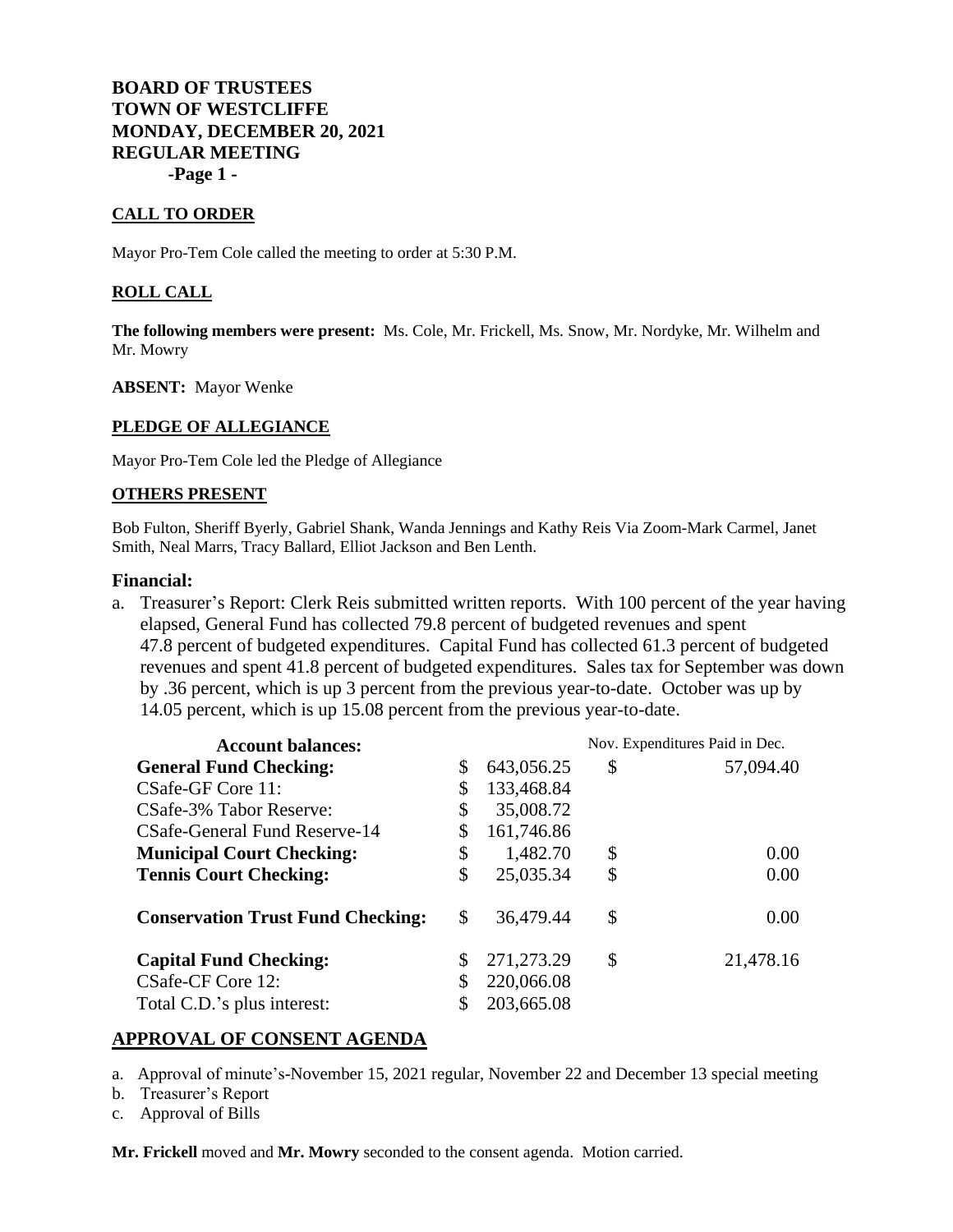# **BOARD OF TRUSTEES TOWN OF WESTCLIFFE MONDAY, DECEMBER 20, 2021 REGULAR MEETING -Page 2 -**

#### **OLD BUSINESS**

#### **a. Continued discussion regarding allowing alcohol in the parks.**

The discussion was to clarify for the attorney. Attorney Buckner did a recap as follows: In 2015 the code was written to match the historical law that no alcohol was allowed in the park or community areas unless it was specially permitted in line with Colorado Revised Statute. At the time statute didn't allow open containers in the parks. The Town has had a policy for years to allow weddings and other events to have alcohol in the parks. No issues every came out of it.

The way that the law reads now is that it is not allowed without a special permit. There has been a new statute 44-3-901 (I7) was put in place late 2019 early 2020, that does allow a municipality to pass by ordinance, resolution or by rule to allow public consumption or allows the open container law to be exempted in public spaces as long as it is not in a public-right-of-way. This means you could allow any level of consumption in Town parks.

Items for clarification

1) Do you want to allow people to openly imbibe in the community park and public buildings?

2) Do you want an informal request for weddings or other events?

3) Do you want a formal permit issued? It should be written into the law to be clear to the citizens as to what is or what isn't allowed.

Attorney Buchner clarified that a public-right-of-way is designated Town or Highway road is a public right of way, it is platted streets and sidewalk easements. The parks are not public-rightsof-way, they are public spaces.

After more discussion the board clarified, they don't want open containers to be allowed in publicrights-of-way. The attorney clarified you can't pass an ordinance to allow that, it is statutorily required that there aren't any open containers in public-rights-of-way.

Town Manager reported that after our last meeting brought it to that we wanted to require permits with a fee, in the park in order for them to have open containers, no glass in the parks need to remain as is.

Concerns: 1) How many citizens asked to have the change? 2) Does the event need to be roped off?

The permit could include parameters such as, invitation only, area of the park, etc.

Sheriff Byerly reported that there hasn't been any issue with tickets for open containers in the past seven years. Limiting to just beer and wine would be hard to enforce, unless law enforcement were to be present.

After further discussion the following motion was made.

Attorney Buchner suggested that a rule could be adopted that the Town Clerk has the discretion to allow drinking in a public park for the purpose of the statute and wouldn't be putting pressure on the local law enforcement. He also said he can work with staff; we can continue as is. If there was a wedding the clerk could issue a permit under a rule that you have adopted.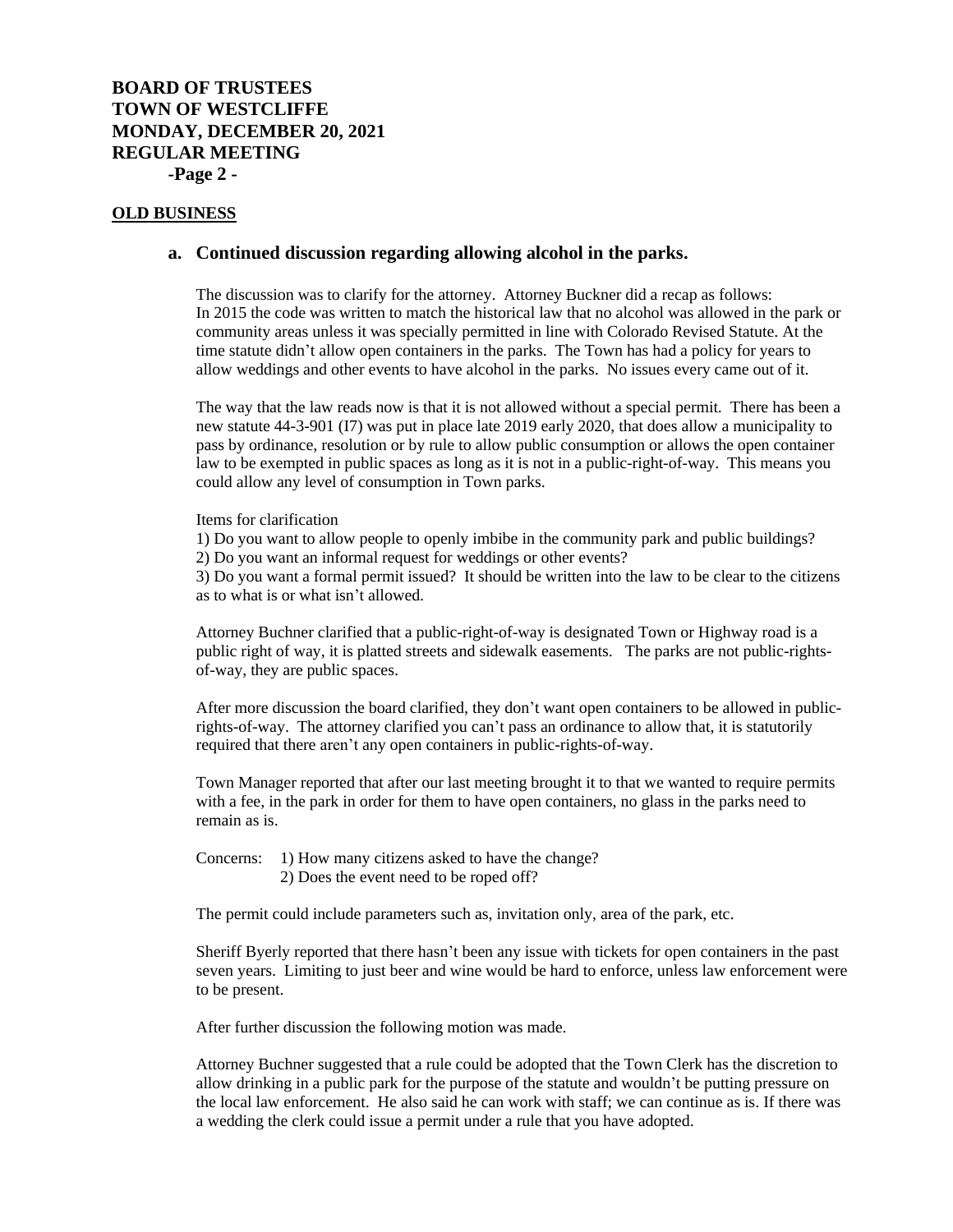## **OLD BUSINESS CONTINUED**

**ACTION: Ms. Snow** moved and **Mr. Mowry** seconded to allow the Town Clerk discretion pursuant (Title 7, Chapter 5, Section 15) to accept and issue special permits for the consumption of alcoholic beverages in parks. Motion carried.

## **NEW BUSINESS**

## **a. Presentation of the Parks and Main Street Master Plan and adoption.**

Lee Petty with DHM Design presented the draft final plan. He reviewed the plan and priorities and funding options. We would like feed back on the priorities that you would like prior to completing the final plan. Elements such as parking on Main Street, etc. can be address during the design phase for construction. He thanked the board for allowing them to be involved in the process, it has been a pleasure. He said the next step is the design phase, which they would be happy to give a bid on.

Mayor Pro-Tem Cole clarified that the \$25,000 paid to DHM Design is just for the Master Plan and not design of the projects.

The board members all agreed a committee should be appointed to determine the priorities rather than working through them at this meeting. Mr. Petty would like the update to the priorities by early January.

**ACTION: Ms. Snow** moved and **Mr. Frickell** seconded to appoint a committee to review and decide priorities for the Master plan as follows: Cathy Snow, Randy Wilhelm, George Mowry, Bob Fulton, Gabriel Shank and two or three Advisory committee members. Motion carried.

## **b. Consideration of approving the 2022 Sheriff's Contract.**

Sheriff Byerly reported after further review, the 2 percent increased discussed with Clerk Reis in August isn't necessary. The contract can remain the same as 2021.

**ACTION: Mr. Frickell** moved and **Mr. Nordyke** seconded to approve the 2022 Sheriff's Contract. Motion carried.

# **c. Consideration of approving the 2022 Lease & Management Agreement between the Town and San Isabel Land Protection Trust.**

Janet Smith with SILPT explained they will be merging with Colorado Open Lands, which will be completed by December  $31<sup>st</sup>$ . Colorado Open Lands will be the successor corporation and will assume all of SILTP's obligations. This agreement will be good through 2022.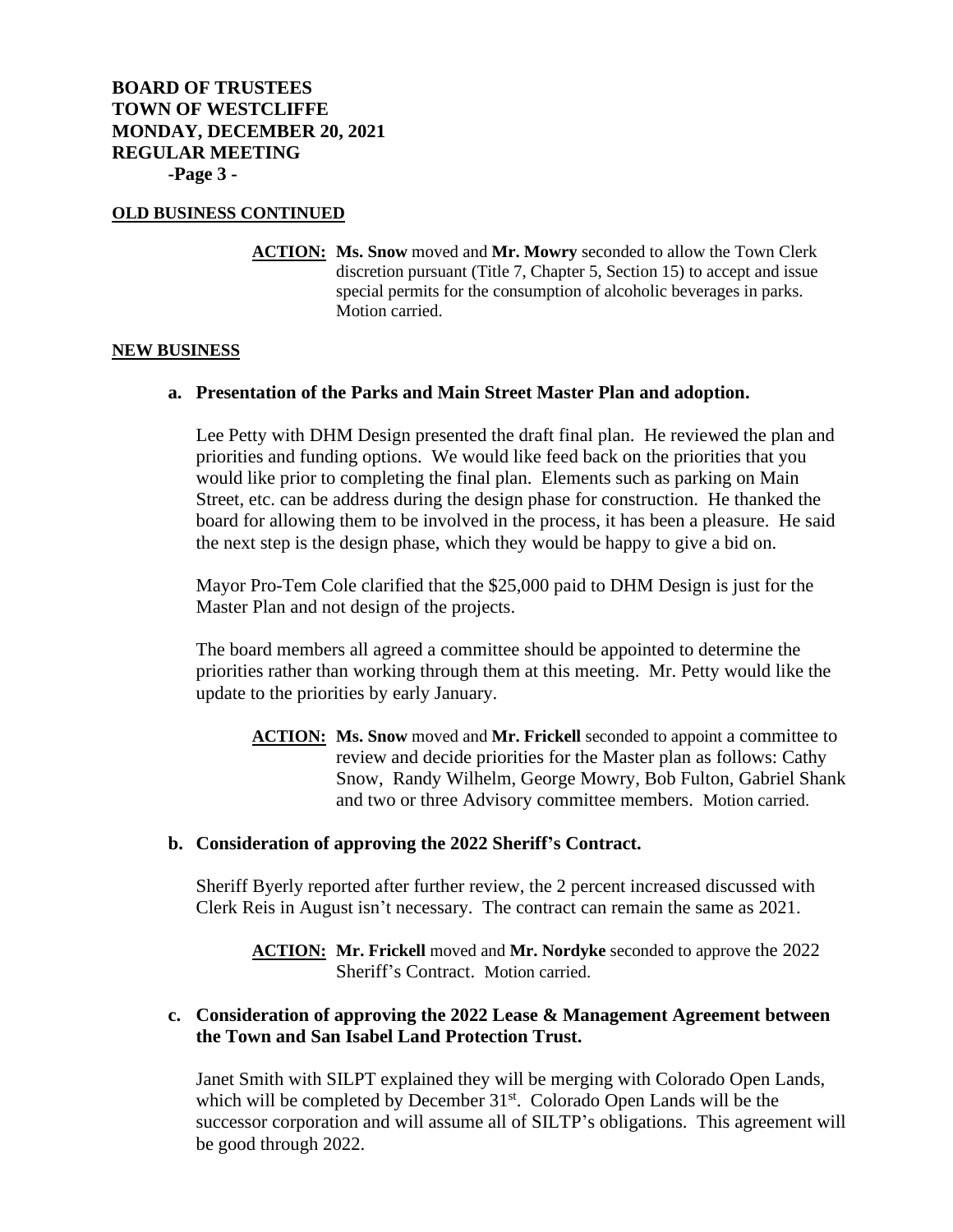### **NEW BUSINESS CONTINUED**

**ACTION: Mr. Mowry** moved and **Mr. Frickell** seconded to approve the 2022 Lease & Management Agreement between the Town and San Isabel Land Protection Trust. Motion carried.

## **d. Consideration of request to approve donating money to My Neighbor's Cupboard.-Tracy Ballard.**

Tracy Ballard explained that we help many families that are in need all during the year. There is a food pantry that is ran out of the county Annex building. We serve low-income families, as well as veteran's and senior citizens.

They are asking funding for the 2022 Mobile Food Market. We have served between 200-300 cars this year located at the school parking lot this year. It will be done at the Saddle Club in 2022. During 2021, over 100,000 pounds of food was given out to residents of Silver Cliff, Westcliffe and Custer County.

We are asking both the county and the Town of Silver Cliff and Westcliffe for \$2,800.00, which will fund four of the trucks. They hope to run a truck every month of the year. The Town of Silver Cliff committed \$2,800, the County requested that we apply for the American Rescue Funds, if that isn't approved, she was assured the County would contribute their \$2,800.

Mayor Pro-Tem Cole thanked them for their services. The Town has already budgeted for local grants for 2022. Clerk Reis had let you know that we have a procedure for the Community Investment Fund application, which starts in August. If you would like to apply in next August, your request would be considered for 2023. Tracy thanked the board for the consideration.

## **e. Consideration of request to approve the amended Hilltop Agreement.**

Mayor Pro-Tem Cole explained we are just approving Hilltop to be our ISP partner as we apply for grant money. Once we get the grant money, a new agreement would be made. At the December  $13<sup>th</sup>$  joint meeting between the two towns and county, they all agreed that Hilltop would be our partner. The attorneys for the two towns and county have reviewed and made amendments to this agreement.

There isn't any liability to the Town by approving this. If the grant is approved, we will be reimbursed for the \$21,000 that has been invested with the Carmel Group.

**ACTION: Mr. Wilhelm** moved and **Mr. Nordyke** seconded to approve to approve the amended Hilltop Agreement. Motion carried.